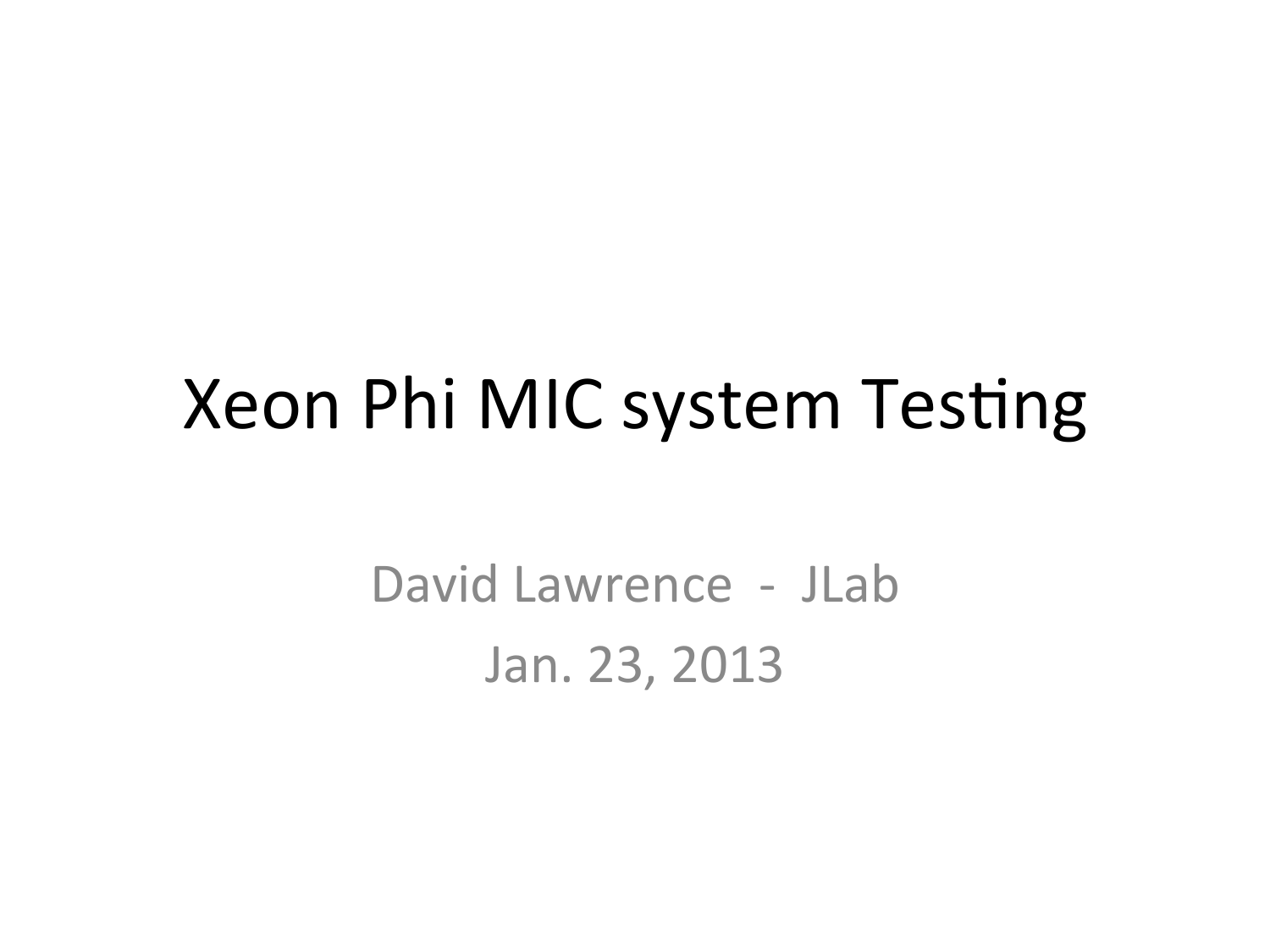# Terminology

- MIC = Many Integrated Cores
- Xeon Phi =  $\text{Intel's MIC system}$ 
	- 60 cores, 1GHz on a PCIe x16 card
	- $-$  Other names: Knight's Ferry, Knight's Corner, Knight's Landing
	- Original project: Larrabee
		- Attempt to make GPU from older x86 design
- SIMD = Single Instruction Multiple Data (a.k.a vector)
	- MMX 64-bits 1996 - SSE1-SSE4 128-bits 1999, 2001, 2004, 2007  $-$  AVX  $256$ -bits  $2011$  $-$  IMCI  $-$  512-bits 2012 <----- Intel Xeon

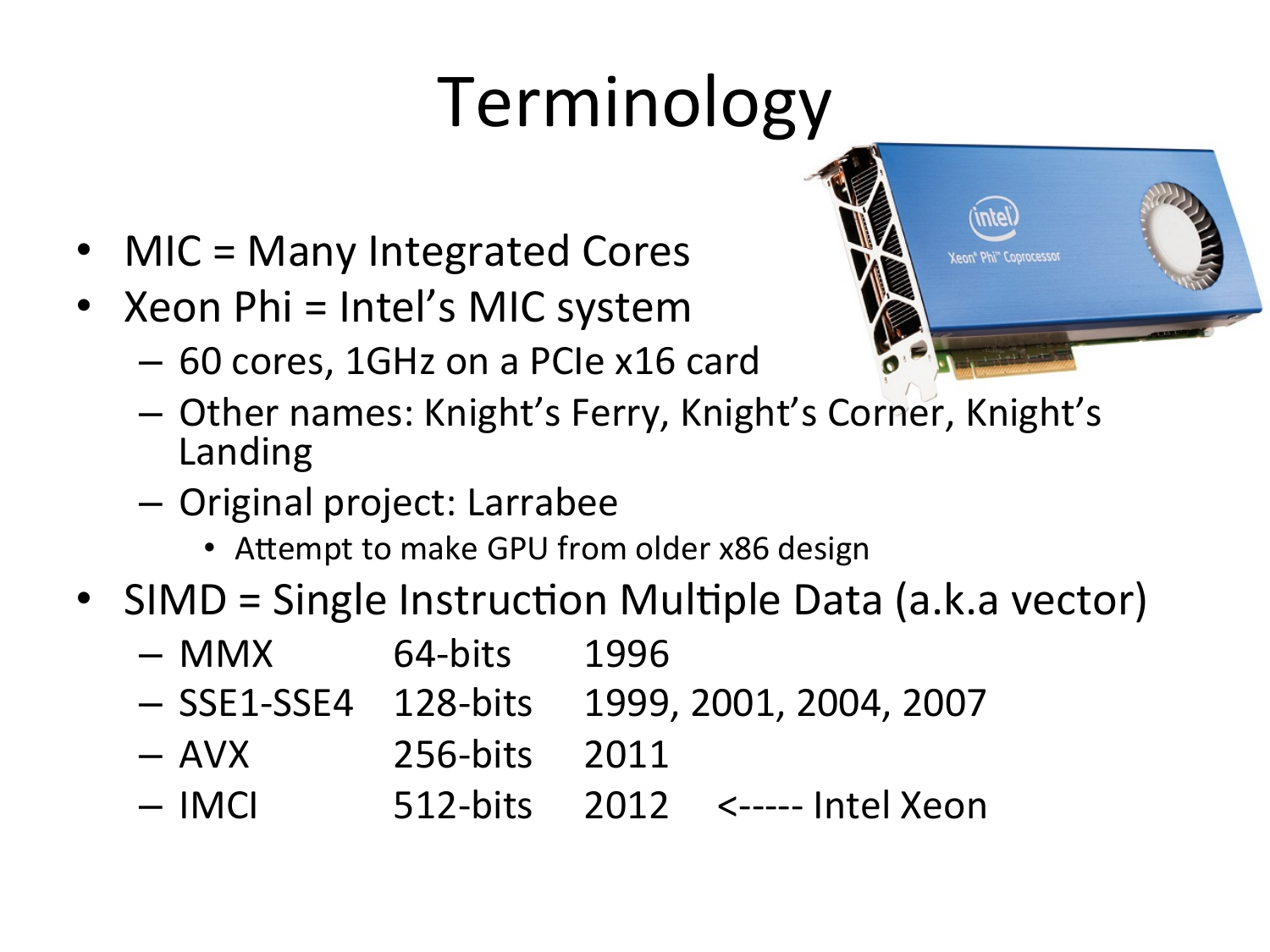### Some System details

- Linux variant runs on MIC card independent of host OS
	- $-$  MIC system is based on 2.4 Linux kernel
	- $-$  File system not automatically shared
		- MIC cards can be configured to mount host's filesystem via NFS
- Intel provides tools to run on host so logging into MIC system is not always necessary
- Must use intel-provided cross-compiler to build executables
	- Could not build sim-recon because ROOT was needed
	- $-$  Could not build ROOT because libX11-devel was needed

– …. 

• So, ... JANA was built using cross-compiler and the included testing facility was used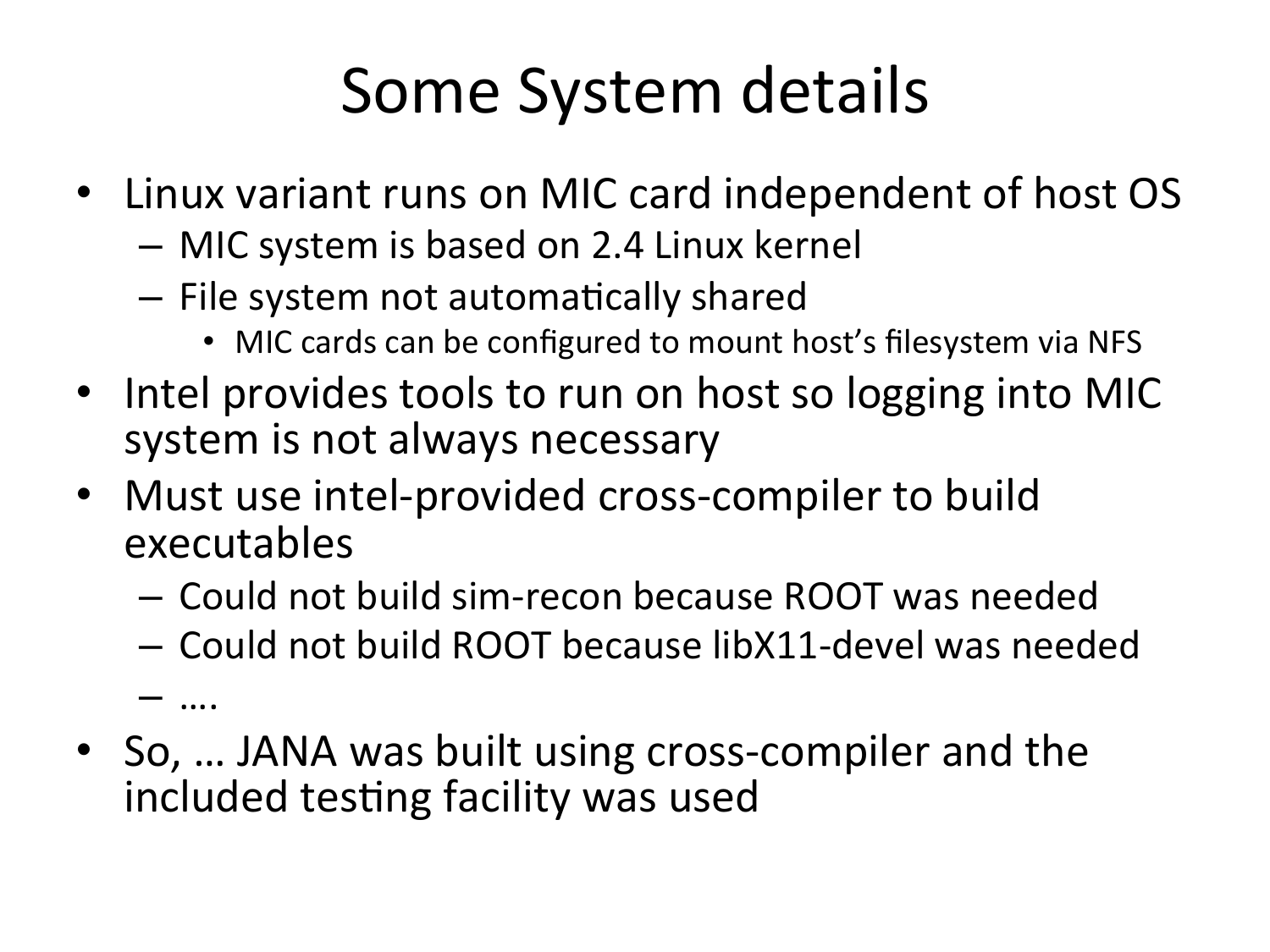#### Performance using JANA TestSpeed plugin

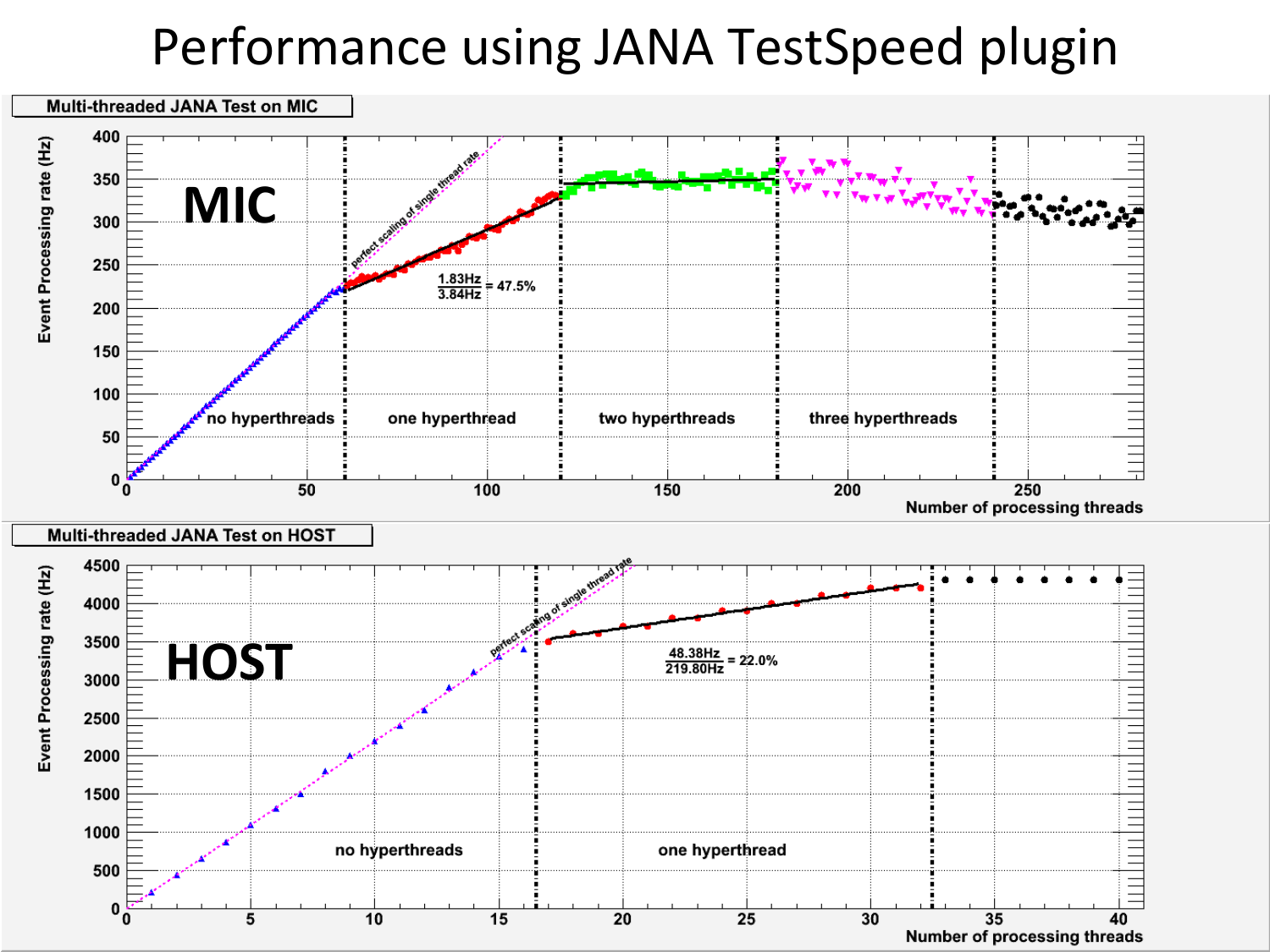# Results

- Lack of full Linux development platform is a real limitation for us
	- Possible solutions:
		- Use Intel cross-compiler to build libX11 and all other dependencies so ROOT can be compiled
		- Build a native compiler so compilation can be done on MIC
		- Install a host OS that is binary compatible with MIC architecture
		- Virtualization?
- Single thread rate is 50 times slower on MIC than Host
	- Compiler optimization?

May not use the 512hit SIMD vectors